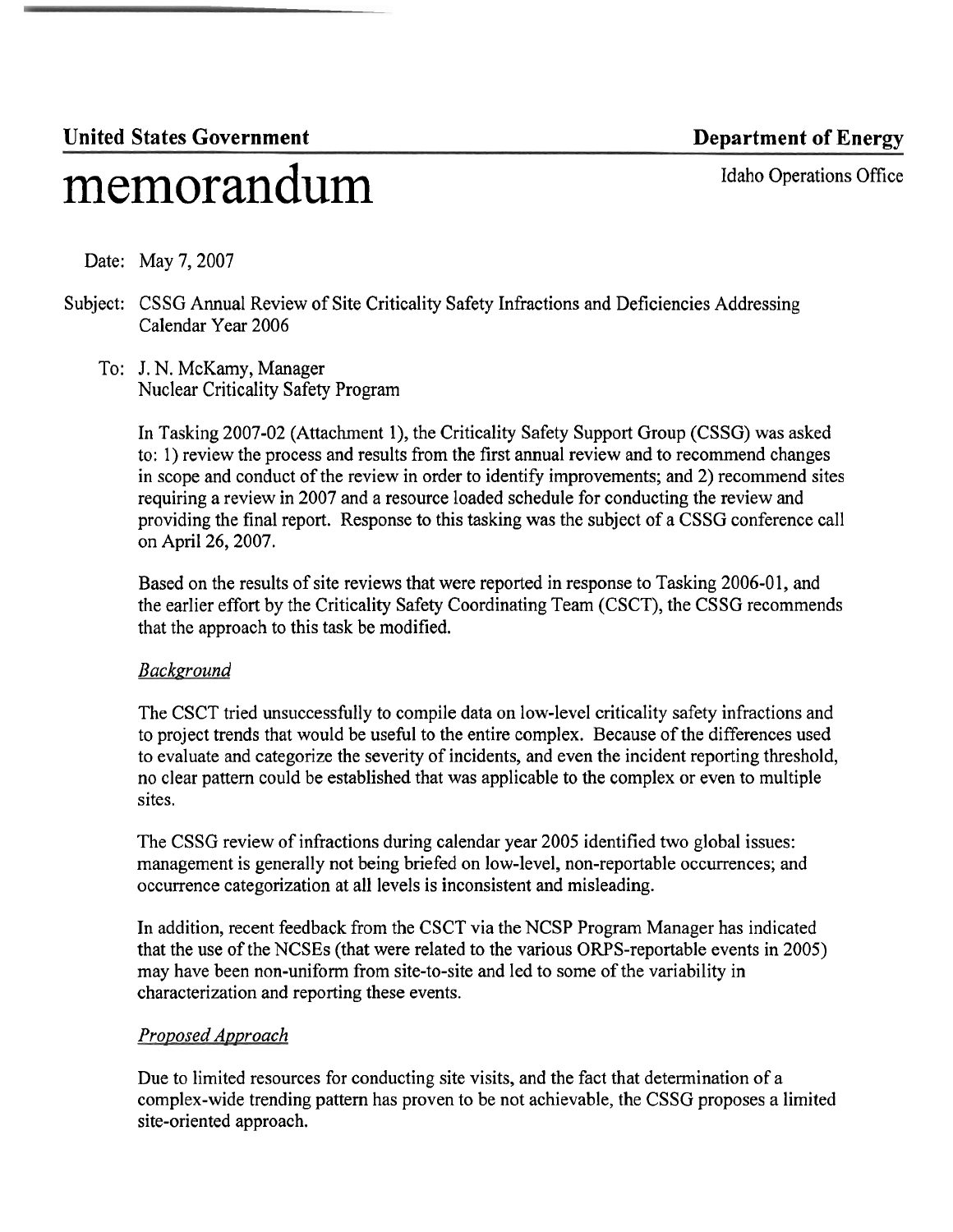### J. N. McKamy -2- May 7,2007

The chairman of the CSSG will write to the local member of the CSCT asking for a summary of all reported/documented infractions that were identified in CY2006. The results of these queries will be used as indicators to help determine if a specific site visit is warranted.

In addition, if any CSSG members will, in the coming few months, participate in a criticality safety review at a site, they will be asked to try to schedule a review of documented infractions with the appropriate person at the site. Depending on the scope of the primary review and time constraints, this may not be possible, but should be considered when developing the review schedule. The local member of the CSCT would also be asked to participate in this review.

CSSG members who are close to specific sites will be asked to conduct reviews of documented infiactions at those sites. This will minimize the need for CSSG travel and conserve funding allocations and CSSG members' time for other projects and meetings.

Until the results of the inquiries to the sites are returned, only the following sites have been identified for potential review of CY2006 infractions: LANL, Y-12 and ORNL.

Y-12 and ORNL are the subjects of planned criticality safety reviews that include one or more CSSG members. It is not clear if the review team members will be able to include the violation review in their schedule, but an attempt will be made. A backup position would be to ask one or more CSSG members from ORNL to conduct brief interviews with the appropriate criticality safety staff at the two locations. Tom McLaughlin has agreed to conduct the LANL review with the help of Jerry Hicks.

During the review of the ORPS-reported events, particular attention will be given to the NCSE associated with the operation in question to provide an independent assessment of the appropriateness of the assigned categorization.

### *Schedule*

Requests for information on CY2006 infractions will be sent to site contacts by May 11, 2007. The request will include, for any ORPS-reportable infractions, a request for a copy of the associated NCSEs.

The final list of sites to be included in this review will be submitted to the NCSP manager by May 18,2007.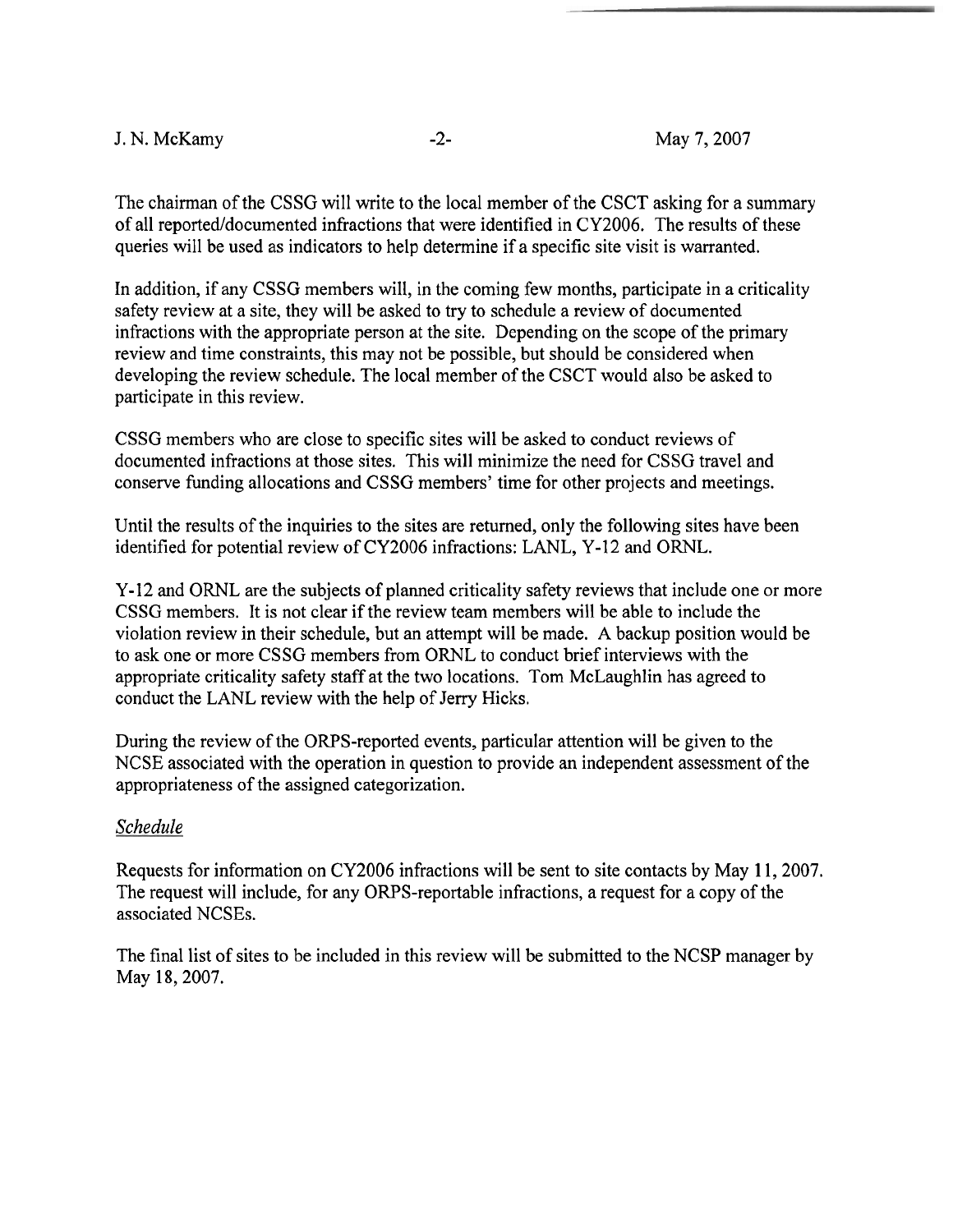J. N. McKamy **-3-** May 7,2007

Site reviews will be scheduled between May 21,2007, and July 13,2007

The final report will be prepared and submitted to the NCSP manager by July 27, 2007.

Adolf S. Gardia, Chair<br>Criticality Safety Support Group

Attachment